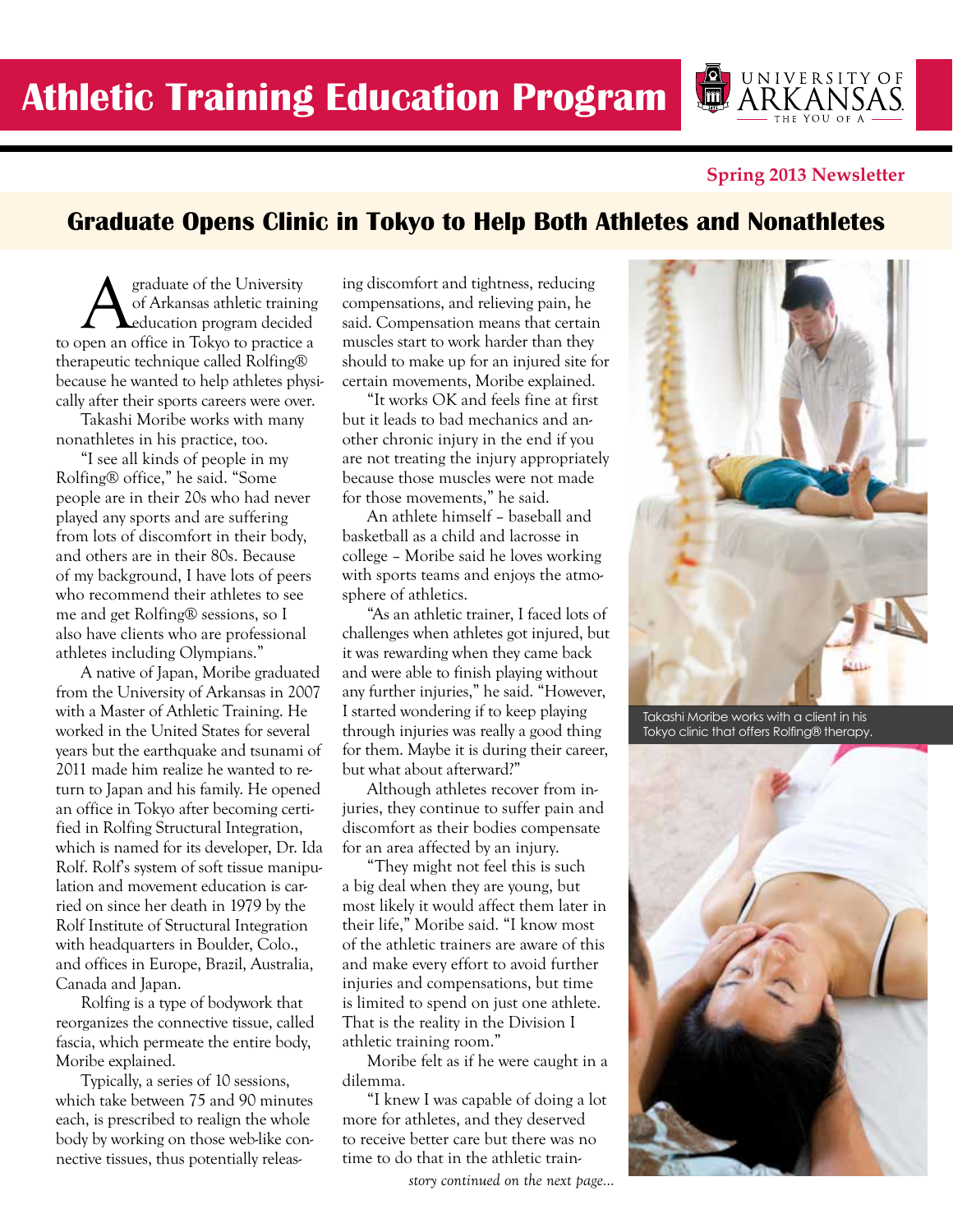### **Program Director's Corner By Jeff Bonacci, D.A., A.T.C., L.A.T. Student Research Offers Professional Presence, Has Global Implications By Brendon McDermott, Ph.D., A.T.C.**

## **Nutrition Consultant Discusses Safety of Nutritional Supplements**



# **University of Arkansas Offers Training for Functional Movement Certification**







Hello Ra-prospective students, zorback alumni, and friends of the athletic training edu-

cation program. This past fall semester has been an eventful year for the athletic training program. You all remember our famous HPER classroom 323 – well,

it is undergoing a dramatic change. A new 15x15 environmental chamber is being constructed in the back corner to

support the thermoregulation research being conducted by faculty and students. We will move the athletic training lab to where you had lab practicum in Human Performance Lab. Change is good when it benefits all students.

This year's Arkansas athletic<br>training education students<br>will make research presenta<br>as at professional meetings about training education students will make research presentations at professional meetings about projects that focus on improving the safety of athletes and of people such as police officers and soldiers who work in extreme weather conditions.

As usual, our yearly athletic training

family weekend event occurred during the Tulsa football weekend. Parents of current students from around the country attended the gathering that was filled with both fun and too much food.

We look forward to seeing you all at the alumni gathering in Las Vegas on Tuesday, June 25, at the National Athletic Trainers' Association Meeting. We will meet at 8 p.m. at the Slice Vegas Restaurant.

First-year students Caitlin Gallion, Tristan Rodik and Lauren Salas will make podium presentations at the 60th Annual Meeting of the American College of Sports Medicine in Indianapolis.

Tacqueline Berning, a nutrition<br>
consultant to the Denver Bronce<br>
for more than 25 years, showed<br>
University of Arkansas athletic training acqueline Berning, a nutrition consultant to the Denver Broncos for more than 25 years, showed education students during a talk April 18 how to determine whether a nutritional supplement is safe to use.

Our program will be represented at the National Athletic Trainers' Association meeting this summer, as well. Yuri Hosokawa will present her research collected on Arkansas secondary school adherence to mandated emergency planning for athletes.

Many other students are presenting

their research projects at the Arkansas state athletic trainers conference as well. In future years, we hope to continually increase the presence of our program in public appearances similar to these opportunities. If you are in attendance at these meetings, stop by and see the students present.

We have many research studies Another study will focus on athletes

planned in the spring and upcoming academic year. One is testing the effectiveness of a vest worn under body armor used by soldiers and police personnel. The air-filled vest is designed to prevent extreme body temperatures. and will seek to measure sweat rates and sweat electrolyte concentrations in an effort to improve individual hydration for performance. In the fall, we will be joined by

Dr. Douglas Casa from the University of Connecticut and hope to perform a large study on local high school athletes during preseason football practices.



Another study is planned to test the efficacy of some of the most widely used concussion and neurocognitive testing available on local high school athletes.

A three-day workshop in May will offer participants<br>the knowledge necessary to gain advanced certific<br>The University of Arkansas graduate athletic training the knowledge necessary to gain advanced certification in Functional Movement Screening 1 and 2. The University of Arkansas graduate athletic training Physicians' Specialty Hospital co-sponsors the event. Functional Movement Screening is a ranking and grading system that documents movement patterns that are key to normal function.

All of this research is planned with the major goal of improving athlete safety, whether from the heat or traumatic brain injury. Much of our testing here has global implications and the chance to affect many people.

The public was also invited to hear Berning's presentation titled "Sports Nutrition

Update: Recovery Nutrition and Supplements" that was part of the scholar lecture series sponsored by the athletic training education program. She covered the latest information regarding nutrition recovery and showed how what a person eats after exercise influences the next day's performance.

Berning also discussed some nutritional supplements being marketed to athletes and evaluated the science behind them.

Berning, a professor of biology at the University of Colorado at Colorado Springs, is a Certified Board Specialist in Sports Dietetics. She earned her doctorate in nutrition from Colorado State University. She has worked as a nutrition consultant for several college and professional teams including the Cleveland Indians and Colorado Rockies.

ing room setting," he said. "Thus, my interest started leaning toward having my own clinic to use more time for the clients with Rolfing®."

Moribe chose to get his athletic training education at the University of Arkansas because, at the time, the program in the College of Education and Health Professions was the only one offered at the Division I level, Moribe said. He had been to the United States

in 1999 and 2000 for an exchange program at the University of Hawaii while

he was an undergraduate at Sophia University in Tokyo, where he earned a degree in linguistics. In Hawaii, he worked with the women's basketball team and functioned as a floater during off-season, helping out with other sports including football.

"I wanted to get involved with a higher level of athletics, and Dr. Bonacci took time to answer all of my questions through lots of emails I sent, while other schools did not," he said about Arkansas. "So, it was an easy decision."

education program will present the annual RAZOR FIT-NESS Spring Sports Medicine Workshop on May 17-19 at the Health, Physical Education and Recreation Building on the Fayetteville campus.

Mark Snow, a certified athletic trainer and co-owner with his wife of SG Human Performance in Omaha, Neb., will conduct the workshop. He is a certified instructor for Functional Movement Screening under the direction of Gray Cook, founder of the system.

By screening these patterns, the health and exercise professional can readily identify functional limitations and asymmetries. These are issues that can reduce the effects of functional training and physical conditioning and distort body awareness.

Physicians, nurse practitioners, physician assistants, physical therapists, athletic trainers, strength and conditioning coaches, coaches and students are invited to register for the workshop. Registration includes 24 continuing education units. More information and online registration are available at http:// www.functionalmovement.com under Seminars & Events.



 The Functional Movement Screen Score that is generated is used to target problems and track progress. This scoring system is directly linked to the most beneficial corrective exercises to restore mechanically sound movement patterns.



Takashi Moribe also serves as head athletic trainer for the U22 Japan Men's Lacrosse National Team.

## **Graduate Opens Clinic in Tokyo continued...**